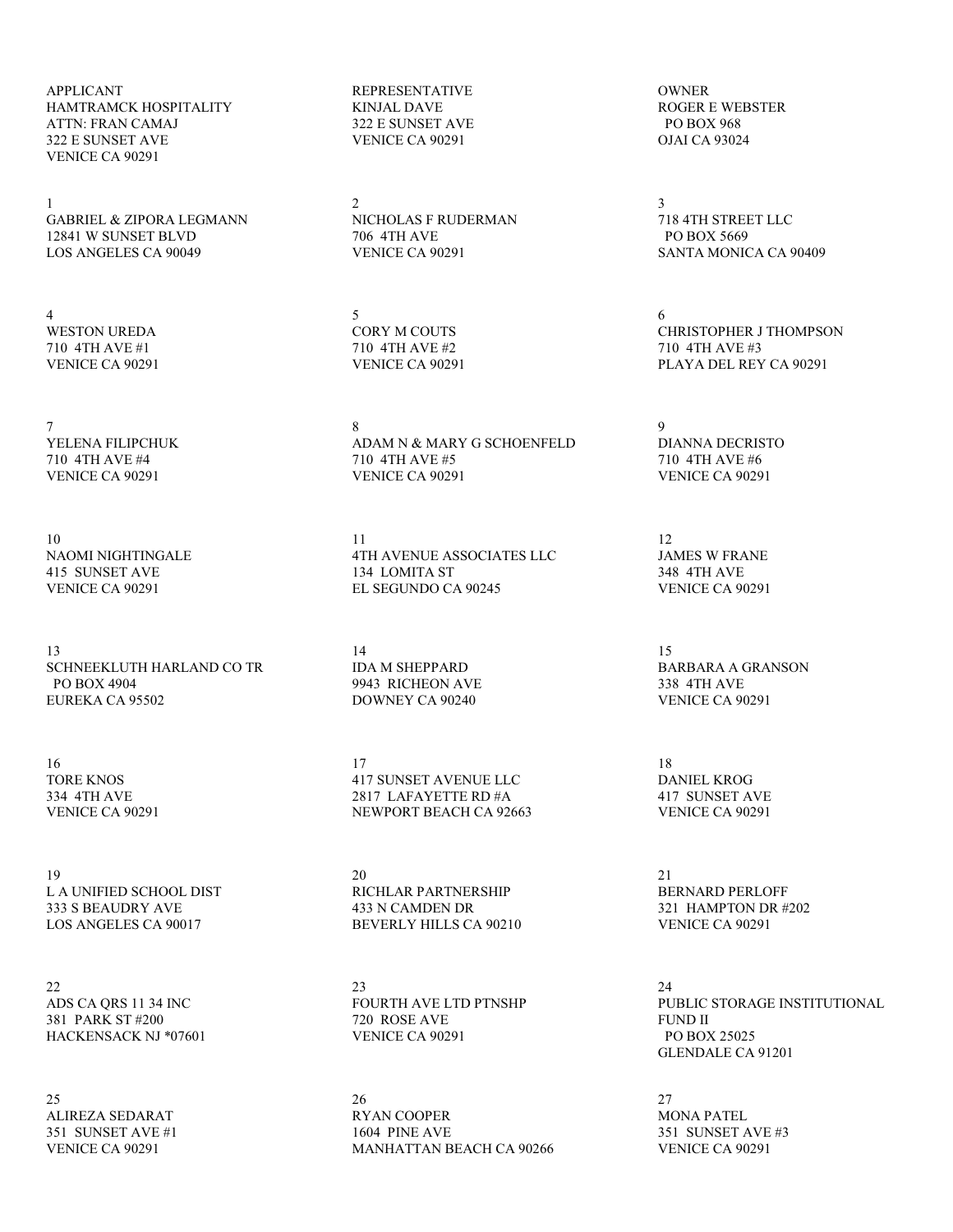28 BE A TALL POPPY LLC 351 SUNSET AVE #4 VENICE CA 90291

31 JOHN A & MARLENE J OKULICK 338 EUCLID ST SANTA MONICA CA 90402

34 WILLIAM B MOORE 100 EXPLORATION WAY HAMPTON VA 23666

37 JACQUELINE SMITH 131 JERICHO TURNPIKE #302 JERICHO NY 11753

40 334 SUNSET AVENUE LLC 2230 ANACAPA ST SANTA BARBARA CA 93105

43 LYNN F JAE 32 TAORMINA LN OJAI CA 93023

46 OK LLC 109 S FORMOSA AVE LOS ANGELES CA 90036

49 716 HAMPTON VENICE LLC 410 19TH ST SANTA MONICA CA 90402

52 BERNHARD ENDRES 321 INDIANA AVE VENICE CA 90291

55 333 INDIANA LLC 721 HAMPTON DR VENICE CA 90291

29 JUSTIN H ROFEL 351 SUNSET AVE #5 VENICE CA 90291

32 612 HAMPTON PROPERTIES LLC 612 HAMPTON DR VENICE CA 90291

35 RUTH E FLINKMAN 3005 MAIN ST #500 SANTA MONICA CA 90405

38 BONNIE LOGAAN ZIMMER PO BOX 63 POWHATAN AR 72458

41 ROGER E WEBSTER PO BOX 968 OJAI CA 93024

44 RANDY CAGNOLATTI 94 COUNTRY MILE RD POMONA CA 91766

47 ISABEL G PADILLA 2818 DELAWARE AVE SANTA MONICA CA 90404

50 ELECTRIC BOWERY LLC 720 HAMPTON DR VENICE CA 90291

53 325 INDIANA AVENUE LLC 225 GEORGINA AVE SANTA MONICA CA 90402

56 339 INDIANA LLC 111 ESPARTA WAY SANTA MONICA CA 90402 30 WILLIAM F FISHMAN 351 SUNSET AVE #6 VENICE CA 90291

33 TAN HOLDING CORP 948 N ORLANDO AVE WEST HOLLYWOOD CA 90069

36 SUNSET STUDIOS LLC 9401 WILSHIRE BLVD #1250 BEVERLY HILLS CA 90212

39 340 SUNSET AVENUE LLC 2230 ANACAPA ST SANTA BARBARA CA 93105

42 RONALD J SLENZAK 606 HAMPTON DR VENICE CA 90291

45 ERINN P BERKSON 706 HAMPTON DR VENICE CA 90291

48 MARC GARDNER 712 HAMPTON DR VENICE CA 90291

51 JOHN W CAMPBELL 317 INDIANA AVE VENICE CA 90291

54 ONESIMO & IMELDA GARCIA 11511 BRADDOCK DR CULVER CITY CA 90230

57 FRED GYSI 12400 WILSHIRE BLVD #240 LOS ANGELES CA 90025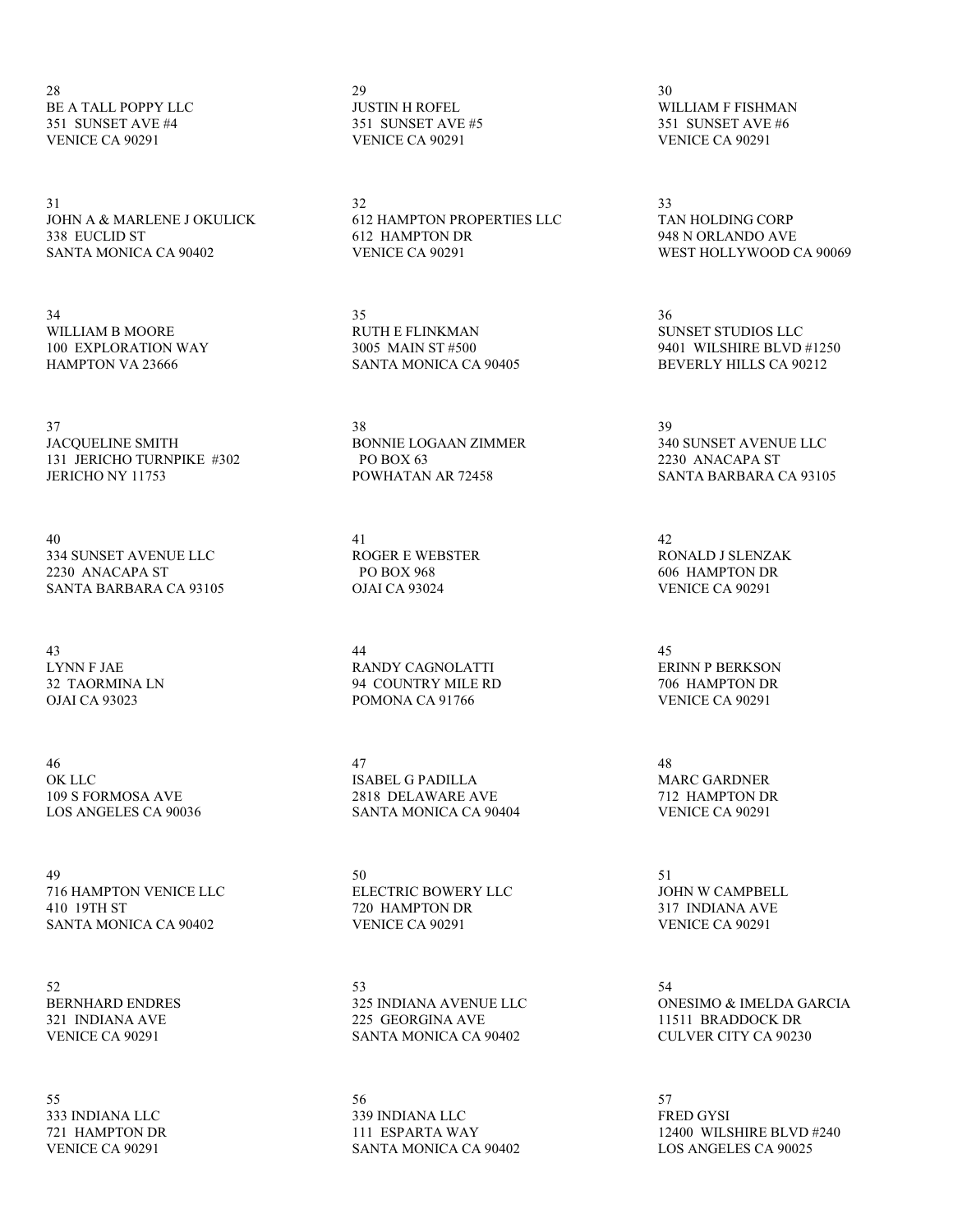58 GABRIEL E SIMON 880 W 1ST ST #10 LOS ANGELES CA 90012

61 JOSE J & MARIA GUTIERREZ PO BOX 2778 NORTH HILLS CA 91393

64 330 VERNON AVENUE LLC 330 VERNON AVE VENICE CA 90291

67 LIESBET KOROMZAY 332 VERNON AVE VENICE CA 90291

70 ARIF KARIM 351 INDIANA AVE VENICE CA 90291

73 PETER & LINDA SCHAFER 6 QUINCY CT WAYNE NJ \*07470

76 ROSSMAN RUTH FAMILY PARTNERSHIP 214 CALLE GALISTEO SANTA FE NM 87508

79 STEVEN L ROTH 615 HAMPTON DR #A103 VENICE CA 90291

82 FAIR HARBOR FUND LLC 115 CENTRAL PARK W #8E NEW YORK NY 10023

85 ELIZABETH BABAZADEH 2506 16TH ST N ARLINGTON VA 22201

59 WILLIAM S COOPER 708 NOWITA PL VENICE CA 90291

62 MARK W ESSEN 338 VERNON AVE VENICE CA 90291

65 WILLIE & AUDREY WILSON 13531 REVA PL CERRITOS CA 90703

68 316 VERNON LLC 108 WASHINGTON BLVD MARINA DEL REY CA 90292

71 ILLTYD L JONES 12400 VENTURA BLVD #1100 STUDIO CITY CA 91604

74 ROBERT FARNHAM 703 HAMPTON DR VENICE CA 90291

77 AVI BROSH 615 HAMPTON DR #A101 VENICE CA 90291

80 MATTHEW B ROSS 2812 BENVENUE AVE BERKELEY CA 94705

83 MARC GARDNER 615 HAMPTON DR #A107 VENICE CA 90291

86 GIORGIA RUSSO 3218 W 27TH ST LOS ANGELES CA 90018 60 2388718 ONTARIO INC 33 CRANG AVE TORONTO CANADA M6 3A1

63 ALEXANDRA E KOROMZAY 334 VERNON AVE VENICE CA 90291

66 322 VERNON LLC 108 WASHINGTON BLVD MARINA DEL REY CA 90292

69 JODI ROTH 349 INDIANA AVE VENICE CA 90291

72 FIRAS W BUSHNAQ 8391 BEVERLY BLVD #449 LOS ANGELES CA 90048

75 TERESA C MARQUEZ 834 PALMS BLVD VENICE CA 90291

78 MARTIN J SOBOLEWSKI 615 HAMPTON DR #A102 VENICE CA 90291

81 JANINE S GLICK 615 HAMPTON DR #A105 VENICE CA 90291

84 ANNE M HUARTE 4207 CHASE AVE LOS ANGELES CA 90066

87 LANCE R FREED 215 S MEDIO DR LOS ANGELES CA 90049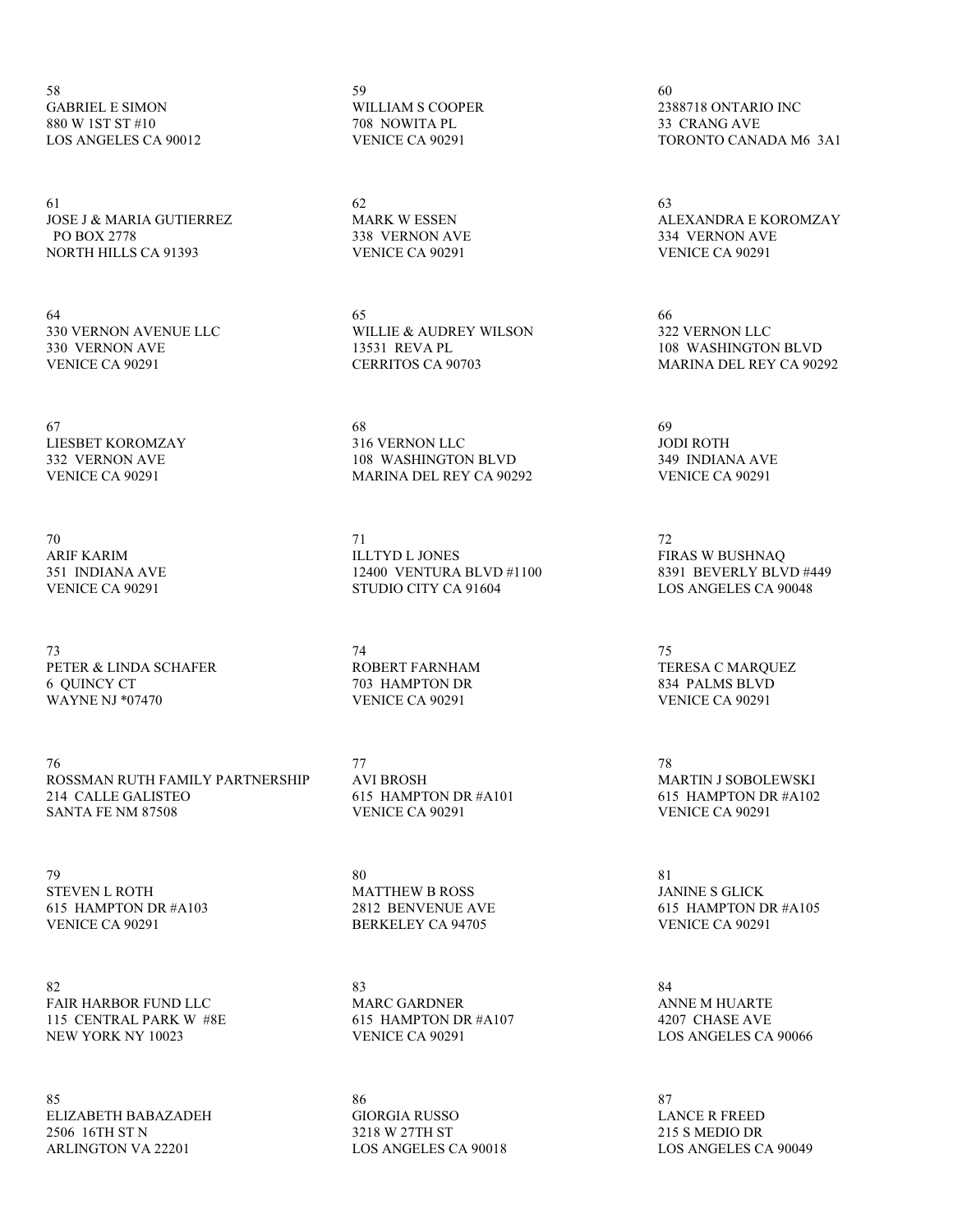88 GERALD & KATHLEEN CHAMALES 359 N BRISTOL AVE LOS ANGELES CA 90049

91 ANNE L GUEST 1626 MONTANA AVE #693 SANTA MONICA CA 90403

94 SUSAN M WINFIELD 615 HAMPTON DR #A303 VENICE CA 90291

97 SCOTT MANSFIELD 2120 LAKESHORE DR AGOURA CA 91301

100 JASON & SIMONA VAN VLIET 5610 WOODLAKE AVE WOODLAND HILLS CA 91367

103 MICHAEL S ADAMS 615 HAMPTON DR #B101 VENICE CA 90291

106 LINDA EBERTH 615 HAMPTON DR #B104 VENICE CA 90291

109 MARTIN B SHAFER 8383 WILSHIRE BLVD #1000 BEVERLY HILLS CA 90211

112 DAVID ZIFF 184 E 93RD ST NEW YORK NY 10128

115 MICHEL TABORI 615 HAMPTON DR #B306 VENICE CA 90291

89 NELSON A QUINTERO 632 PACIFIC ST #5 SANTA MONICA CA 90405

92 KRISHAN K CHAUDRY 1815 CHASTAIN PKWY PACIFIC PALISADES CA 90272

95 ASHOKA & JENNIFER ACHUTHAN 430 W ROSLYN PL CHICAGO IL 60614

98 LANNY RUDNER 615 HAMPTON DR #A307 VENICE CA 90291

101 SEBASTIEN MEYER 615 HAMPTON DR #A310 VENICE CA 90291

104 JANET LEE 410 N SCOTTSDALE RD #1600 TEMPE AZ 85281

107 SPENCER P GLENDON 22 CONCORD SQ BOSTON MA 2118

110 GEOFFREY DYER 615 HAMPTON DR #B301 VENICE CA 90291

113 PATRICIA A & HANS H SCHILD 615 HAMPTON DR #B304 VENICE CA 90291

116 ROGER E & JEAN M WEBSTER 615 HAMPTON DR #C101 VENICE CA 90291

90 SHAWN MANEK 615 HAMPTON DR #A203 VENICE CA 90291

93 DAVID C HUNSAKER 20139 COHEN DR JUNEAU AK 99801

96 VERONICA R CRAWFORD 615 HAMPTON DR #A305 VENICE CA 90291

99 SEBASTIAN GOODMAN 123 PARK PL #2 VENICE CA 90291

102 SAME AS #88

105 BURKARD M & KATRINA B SCHMITT 1111 KEYSTONE AVE RIVER FOREST IL 60305

108 AMIR M FARHANG 615 HAMPTON DR #B201 VENICE CA 90291

111 STEVEN STOLTZ 615 HAMPTON DR #B302 VENICE CA 90291

114 CRAIG K ENDERS 615 HAMPTON DR #B305 VENICE CA 90291

117 JOYCE P TULLOCK 615 HAMPTON DR #C102 VENICE CA 90291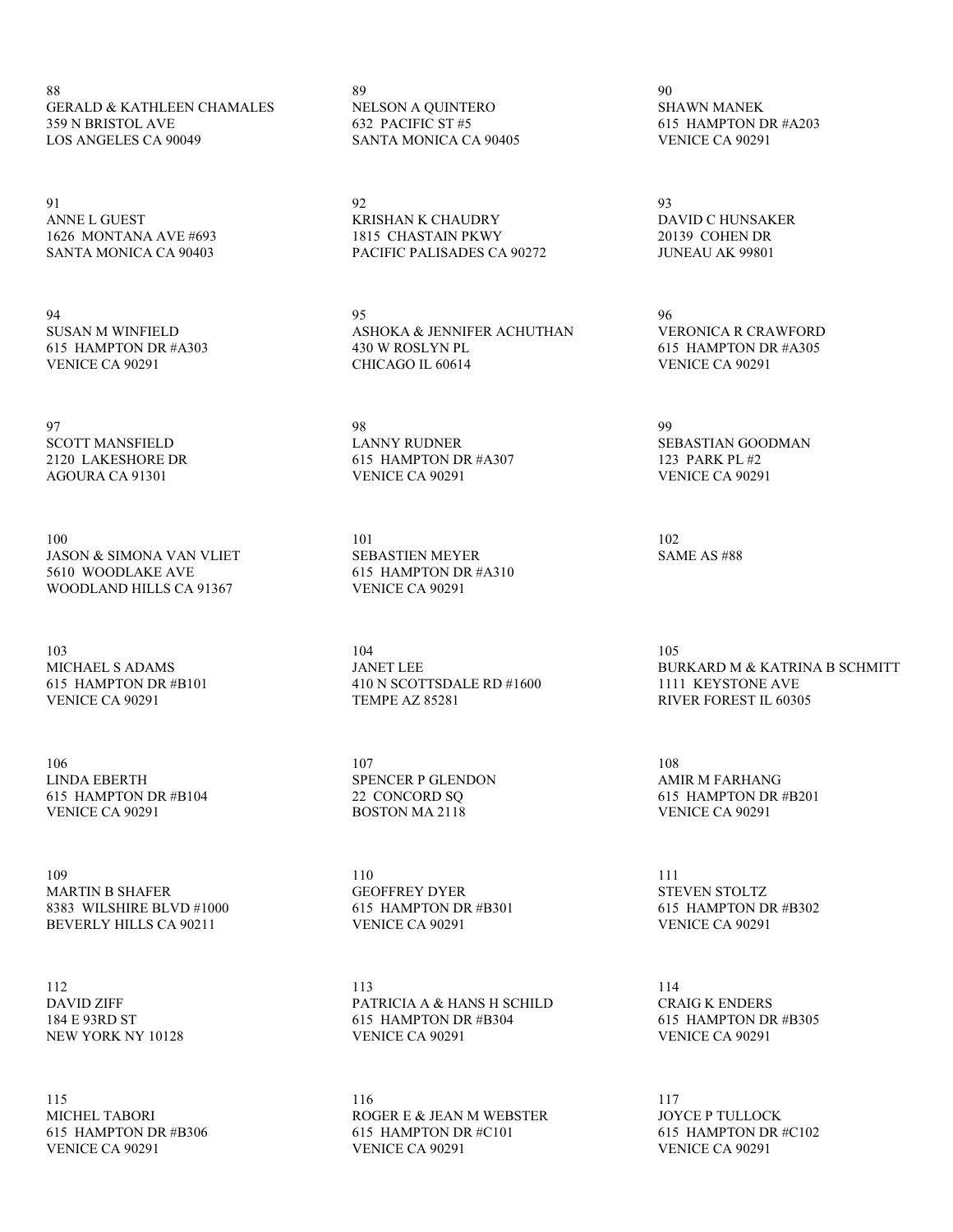118 RICHARD & ANN BUXIE 6190 LA GLORIA DR MALIBU CA 90265

121 DANIEL G & ANITA L SWANSON 615 HAMPTON DR #C302 VENICE CA 90291

124 KND PROPERTIES 76 LLC 19481 SAN JOSE AVE CITY OF INDUSTRY CA 91748

127 CRAIG F OCHIKUBO 527 RAYMOND AVE SANTA MONICA CA 90405

130 JENNIFER RICHARDSON 700 MAIN ST #3 VENICE CA 90291

133 DIALTA A MONTEREALE 2615 TANTALUS DR HONOLULU HI 96813

136 ANDREW CORKIN 700 MAIN ST #9 VENICE CA 90291

139 KAREN E TENKHOFF 700 MAIN ST #12 VENICE CA 90291

142 JOHN C KOUDSI 524 N LAS CASAS AVE PACIFIC PALISADES CA 90272

145 LEONARDO RICAGNI 700 MAIN ST #18 VENICE CA 90291

119 JENNIFER GREEN 1223 WILSHIRE BLVD #281 SANTA MONICA CA 90403

122 DONALD J LA LONDE 2908 VIA CAMPESINA PALOS VERDES ESTA CA 90275

125 EMBLA PROPERTIS LLC 4051 LINCOLN BLVD MARINA DEL REY CA 90292

128 HENRY W ARMISTEAD 700 MAIN ST #1 VENICE CA 90291

131 SEAN TABOR 700 MAIN ST #4 VENICE CA 90291

134 SAME AS #133

137 ANDRE NAVASARGIAN PO BOX 11535 GLENDALE CA 91226

140 SOLLY YAMIN 920 MATEO ST LOS ANGELES CA 90021

143 TRAVIS BINEN 700 MAIN ST #16 VENICE CA 90291

146 SALIM & MARA B AKIL 700 MAIN ST #19 VENICE CA 90291

120 ROBIN MADDOCK 615 HAMPTON DR #C301 VENICE CA 90291

123 MICHAEL & KIMBERLY OVITZ 1234 BENEDICT CANYON DR BEVERLY HILLS CA 90210

126 WEST T HOOKER PO BOX 1840 SANTA MONICA CA 90406

129 JUDY M GUIDOTTI 2844 BOTTLEBRUSH DR LOS ANGELES CA 90077

132 JOHN & MELISSA MCKELVEY 65 MEMORIAL RD #320 WEST HARTFORD CT \*06107

135 JAMES E KAPLAN 947 BERKELEY ST SANTA MONICA CA 90403

138 OCTAVIA E ZAMAGIAS 146 BANK ST #2B NEW YORK NY 10014

141 PROTEAN IMAGE GROUP INC 700 MAIN ST #14 VENICE CA 90291

144 CHRISTINA M HRIBAR 700 MAIN ST #17 VENICE CA 90291

147 LEONARD M WECHSLER 2111 MANDEVILLE CANYON RD LOS ANGELES CA 90049